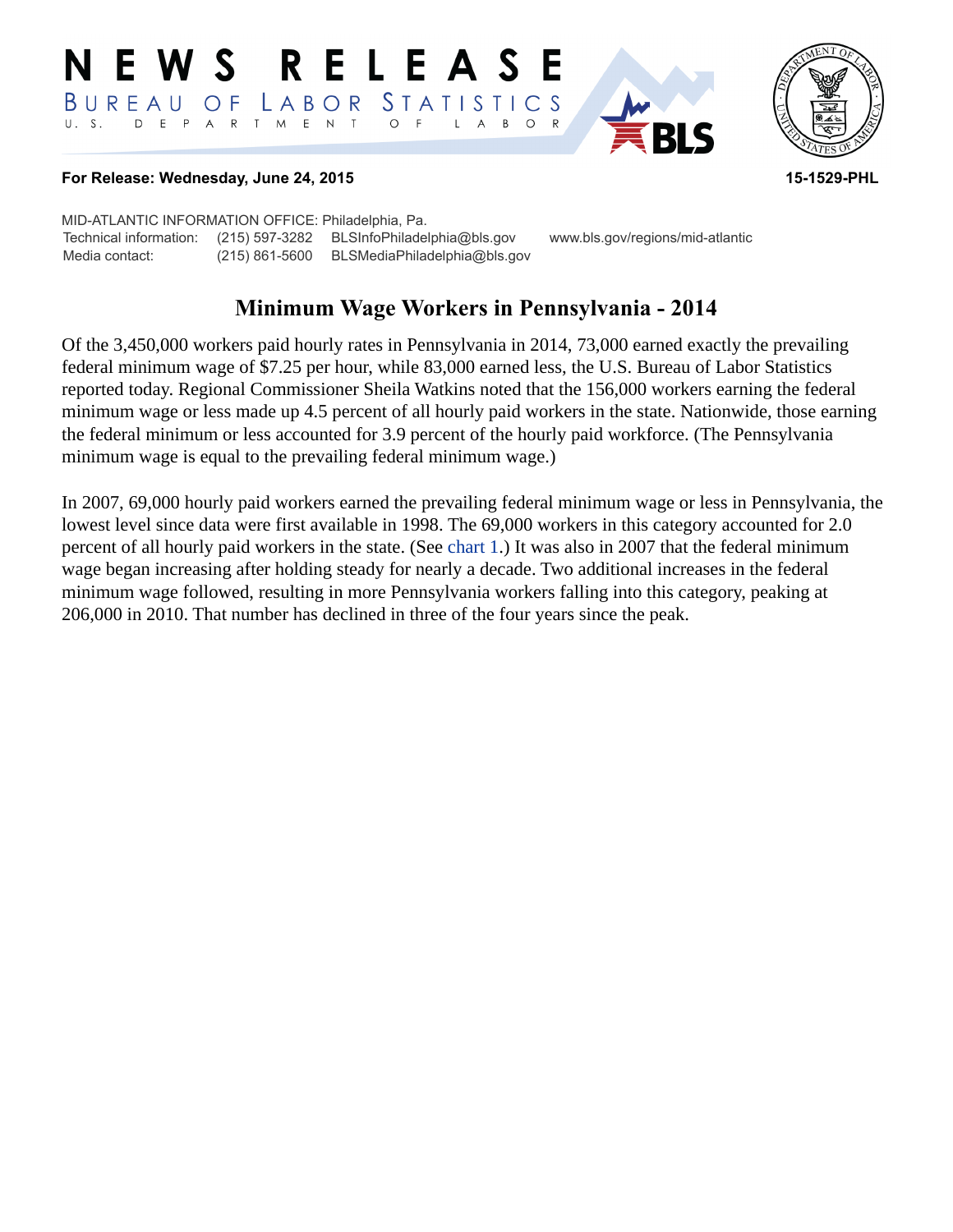





From 2013 to 2014, the portion of hourly paid workers in Pennsylvania who earned at or below the federal minimum wage declined from 5.4 to 4.5 percent. The percentage of workers earning less than the federal minimum fell 0.3 percentage point in 2014 to 2.4 percent, while the share earning exactly the minimum wage dipped 0.7 percentage point to 2.1 percent. (See [table 1](#page-4-0).)

Of the 156,000 workers earning the federal minimum wage or less in Pennsylvania in 2014, 116,000, or 74 percent, were women. These women represented 6.5 percent of all women paid hourly rates in the state. There were 40,000 men earning the minimum wage or less in Pennsylvania, accounting for 2.4 percent of all men paid hourly rates in the state.

In 2014, Pennsylvania's proportion of hourly paid workers earning at or below the federal minimum wage ranked  $19<sup>th</sup>$  highest among the 50 states and the District of Columbia. The states with the highest percentages of hourly paid workers earning at or below the federal minimum wage were Arkansas, Indiana, Louisiana, Mississippi, and Tennessee (all between 6 percent and 7 percent). The states with the lowest percentages of hourly paid workers earning at or below the federal minimum wage were Alaska, California, Oregon, and Washington (all between 1 percent and 2 percent). It should be noted that some states have minimum wage laws establishing standards that exceed the federal minimum wage. As of January 1, 2015, 29 states and the District of Columbia had laws establishing minimum wage standards that exceeded the federal level of \$7.25 per hour. (See [table 2](#page-5-0) and [chart 2](#page-1-0).)

<span id="page-1-0"></span>Overall, wage and salary workers earning hourly rates in the state had median hourly earnings of \$13.82 in 2014; nationally, the median was \$13.14. The median hourly rates for men and women in Pennsylvania in 2014 were \$15.17 and \$12.81, respectively. (See [table 1](#page-4-0).) For the nation, the comparable figures were \$14.39 per hour for men and \$12.18 per hour for women.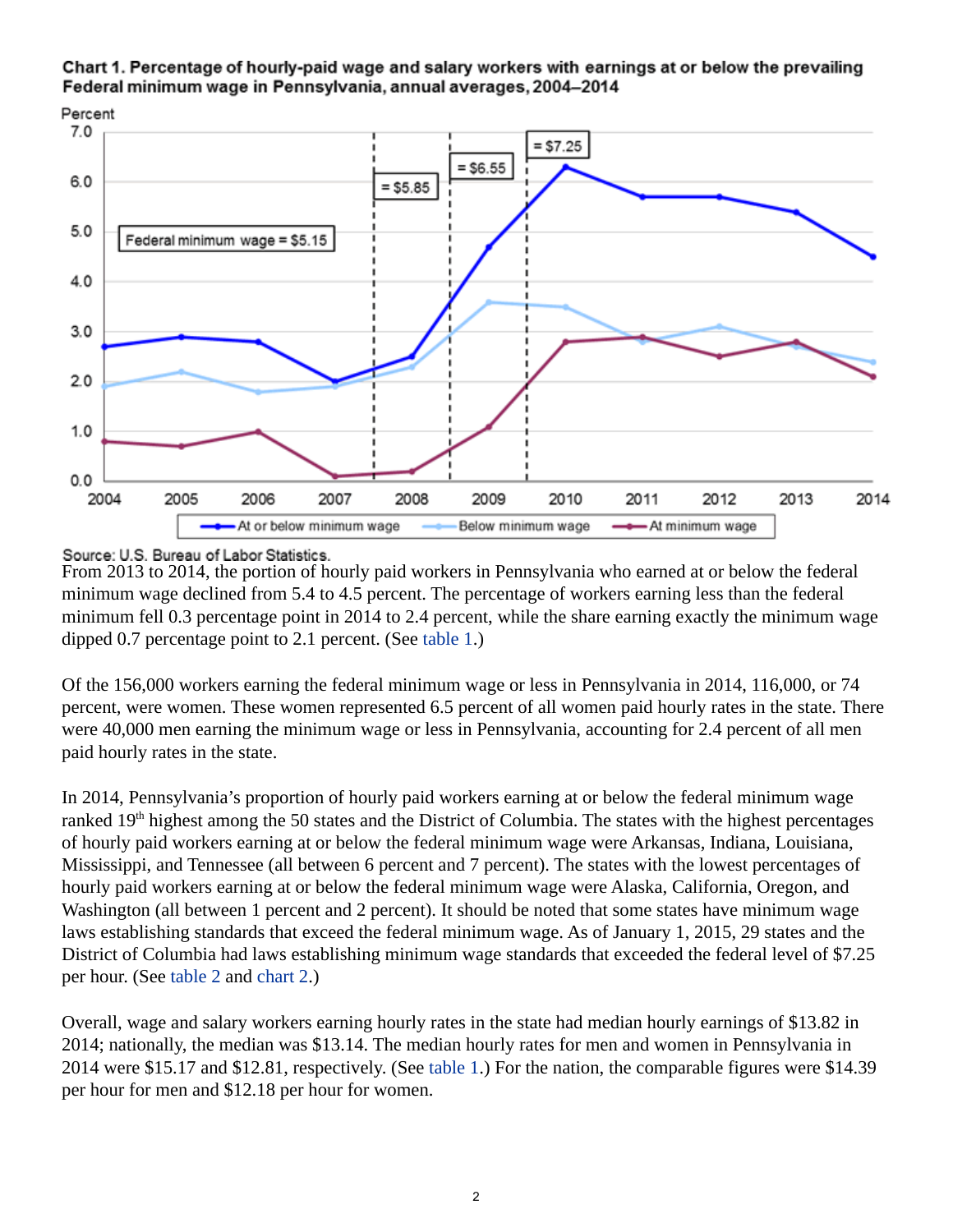Chart 2. Minimum wage laws in the states, January 1, 2015



## **Technical Note**

The estimates in this release were obtained from the Current Population Survey (CPS), which provides information on the labor force, employment, and unemployment. The survey is conducted monthly for the U.S. Bureau of Labor Statistics (BLS) by the U.S. Census Bureau using a scientifically selected national sample of about 60,000 eligible households in all 50 states and the District of Columbia.

The survey also provides data on earnings, which are based on one-fourth of the CPS monthly sample and are limited to wage and salary workers.

Statistics based on the CPS are subject to both sampling and nonsampling error. The differences among data for the states reflect, in part, variations in the occupation, industry, and age composition of each state's labor force. In addition, sampling error for the state estimates is considerably larger than it is for the national data.

Minimum wage worker data, particularly levels, for each year are not strictly comparable with data for earlier years because of the introduction of revised population controls used in the CPS. For technical documentation and related information, including reliability of the CPS estimates, see [www.bls.gov/cps/documentation.htm.](https://www.bls.gov/cps/documentation.htm)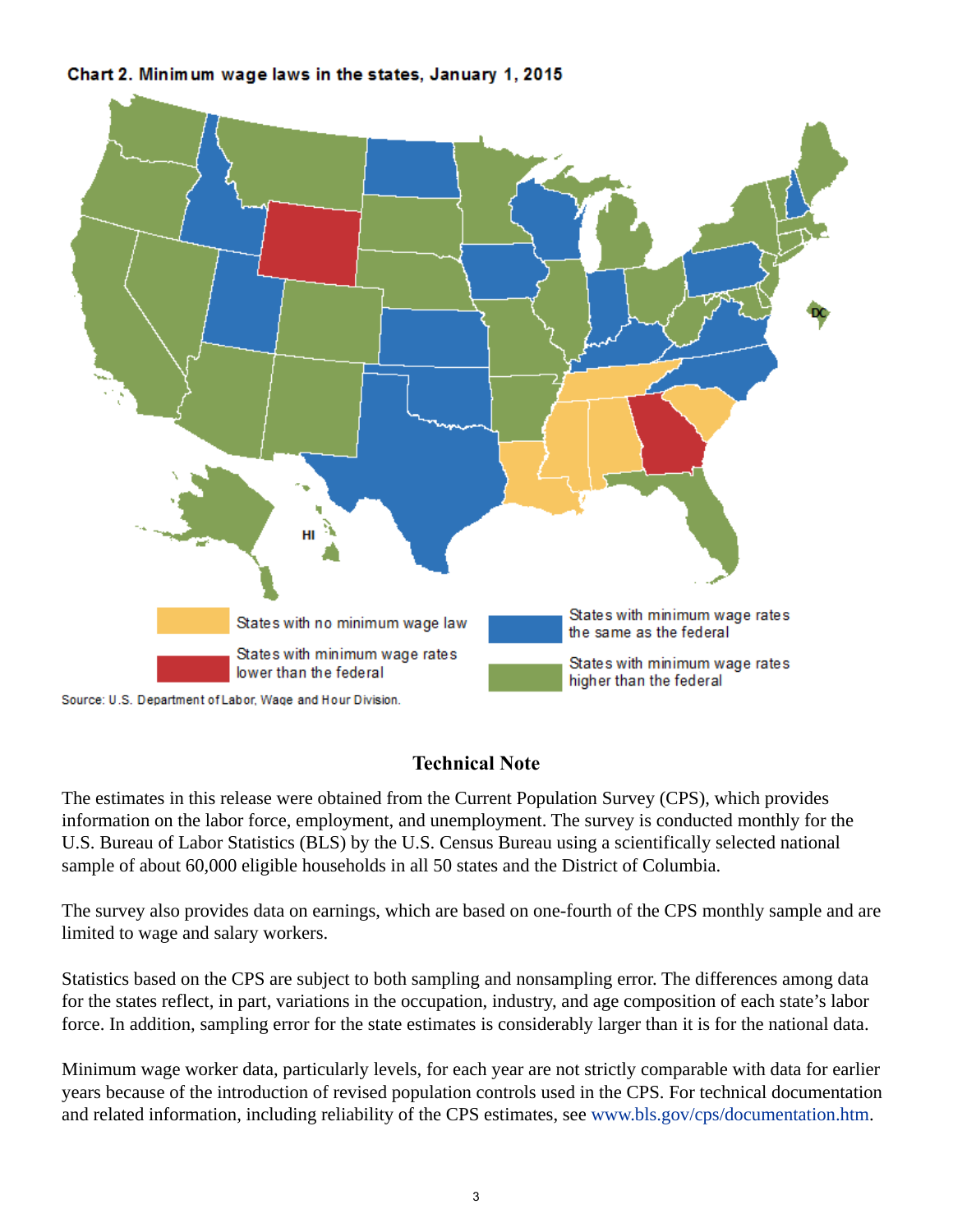It should be noted that the presence of workers with reported wages below the federal minimum wage does not necessarily indicate violations of the Fair Labor Standards Act, as there are exemptions to the minimum wage provisions of the law. Estimates of the number of minimum wage workers in this release pertain only to workers who are paid hourly rates. Salaried workers and other workers who are not paid by the hour are excluded, even though some have earnings that, if converted to hourly rates, would be at or below the federal minimum wage. Consequently, the estimates presented in this release likely understate the actual number of workers with hourly earnings at or below the minimum wage.

The prevailing federal minimum wage was \$2.90 in 1979, \$3.10 in 1980, and \$3.35 in 1981-89. The minimum wage rose to \$3.80 in April 1990, \$4.25 in April 1991, \$4.75 in October 1996, and \$5.15 in September 1997. On July 24, 2007, the federal minimum wage increased to \$5.85 per hour; on July 24, 2008, to \$6.55 per hour; and on July 24, 2009, to \$7.25 per hour.

The principal definitions used in connection with the earnings series in this release are described below:

*Median hourly earnings.* The median is the amount which divides a given earnings distribution into two equal groups, one having earnings above the median and the other having earnings below the median. The median is less sensitive to extreme wages than the mean; this makes it a better measure for highly skewed distributions.

*Wage and salary workers.* Workers age 16 and older who receive wages, salaries, commissions, tips, payments in kind, or piece rates on their sole or principal job. This group includes employees in both the private and public sectors. All self-employed workers are excluded whether or not their businesses are incorporated.

Information in this release will be made available to sensory impaired individuals upon request. Voice phone: 202-691-5200; Federal Relay Service: 1-800-877-8339.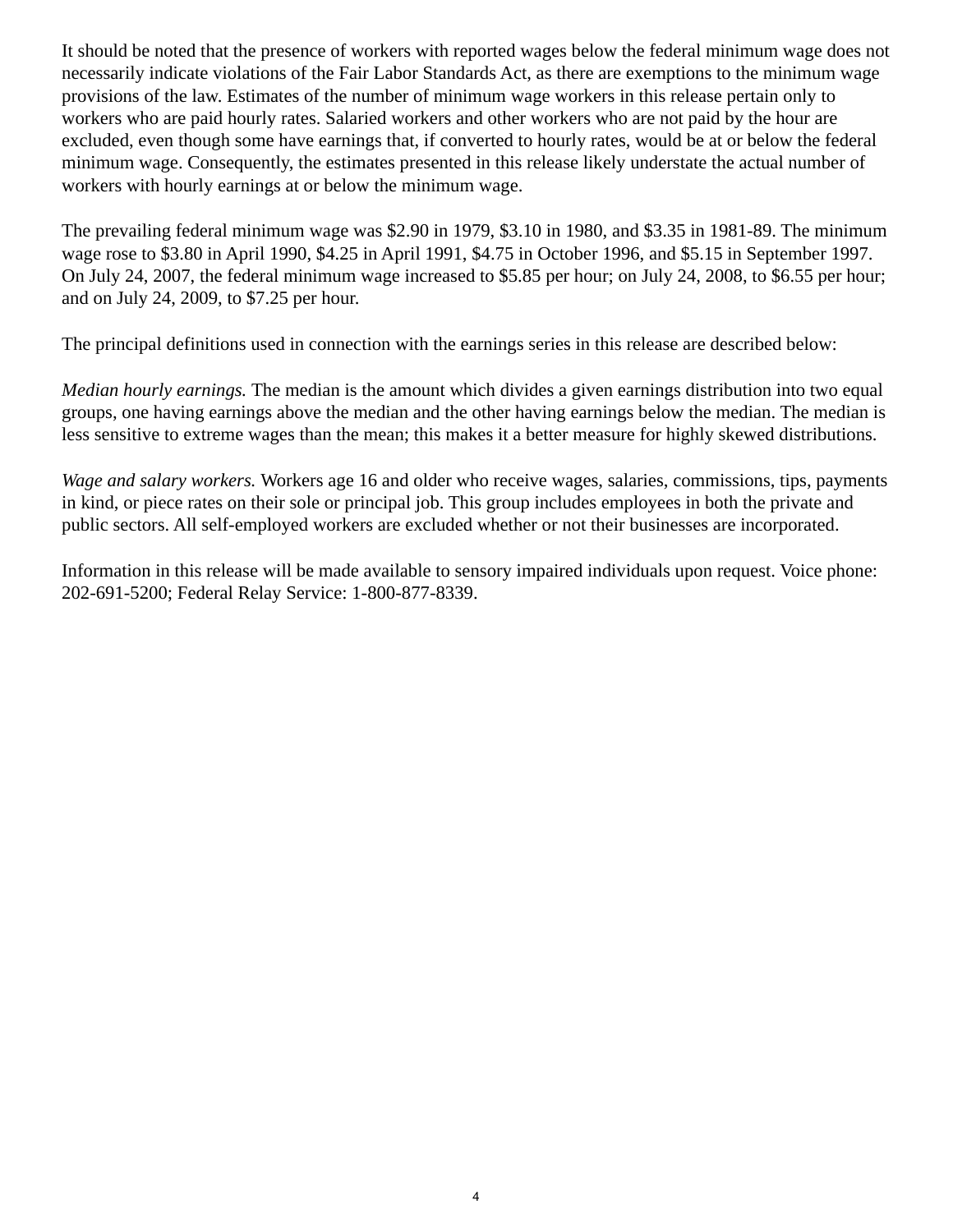## <span id="page-4-0"></span>**Table 1. Employed wage and salary workers paid hourly rates with earnings at or below the prevailing Federal minimum wage in the Commonwealth of Pennsylvania, by sex, annual averages, 2004–2014**

|                   |                               |                      | Number of workers (in thousands) |                                 | Percent of workers paid hourly rates | Median                |                                 |                          |
|-------------------|-------------------------------|----------------------|----------------------------------|---------------------------------|--------------------------------------|-----------------------|---------------------------------|--------------------------|
|                   |                               |                      | At or below minimum wage         |                                 | At or below minimum wage             |                       |                                 |                          |
|                   | Total paid<br>hourly<br>rates | Total <sup>(1)</sup> | At<br>minimum<br>wage            | <b>Below</b><br>minimum<br>wage | Total $(1)$                          | At<br>minimum<br>wage | <b>Below</b><br>minimum<br>wage | earnings<br>(in dollars) |
| Total, both sexes |                               |                      |                                  |                                 |                                      |                       |                                 |                          |
|                   | 3,263                         | 89                   | 27                               | 62                              | 2.7                                  | 0.8                   | 1.9                             | 11.39                    |
|                   | 3,340                         | 97                   | 25                               | 72                              | 2.9                                  | 0.7                   | 2.2                             | 11.39                    |
|                   | 3,456                         | 96                   | 35                               | 61                              | 2.8                                  | 1.0                   | 1.8                             | 11.97                    |
|                   | 3,434                         | 69                   | 3                                | 66                              | 2.0                                  | 0.1                   | 1.9                             | 12.21                    |
|                   | 3,457                         | 85                   | 6                                | 79                              | 2.5                                  | 0.2                   | 2.3                             | 12.62                    |
|                   | 3,307                         | 155                  | 36                               | 119                             | 4.7                                  | 1.1                   | 3.6                             | 13.08                    |
|                   | 3,255                         | 206                  | 91                               | 115                             | 6.3                                  | 2.8                   | 3.5                             | 13.16                    |
|                   | 3,400                         | 193                  | 97                               | 96                              | 5.7                                  | 2.9                   | 2.8                             | 13.49                    |
|                   | 3,450                         | 195                  | 87                               | 108                             | 5.7                                  | 2.5                   | 3.1                             | 13.24                    |
|                   | 3,471                         | 189                  | 96                               | 93                              | 5.4                                  | 2.8                   | 2.7                             | 13.77                    |
|                   | 3,450                         | 156                  | 73                               | 83                              | 4.5                                  | 2.1                   | 2.4                             | 13.82                    |
| Total, men        |                               |                      |                                  |                                 |                                      |                       |                                 |                          |
|                   | 1,544                         | 17                   | 8                                | 9                               | 1.1                                  | 0.5                   | 0.6                             | 12.79                    |
|                   | 1,620                         | 19                   | 4                                | 15                              | 1.2                                  | 0.2                   | 0.9                             | 12.90                    |
|                   | 1,679                         | 22                   | 10                               | 12                              | 1.3                                  | 0.6                   | 0.7                             | 13.23                    |
|                   | 1,669                         | 20                   | 1                                | 19                              | 1.2                                  | 0.1                   | 1.1                             | 13.98                    |
|                   | 1.667                         | 30                   | 4                                | 26                              | 1.8                                  | 0.2                   | 1.6                             | 13.98                    |
|                   | 1,568                         | 45                   | 18                               | 27                              | 2.9                                  | 1.1                   | 1.7                             | 14.54                    |
|                   | 1,615                         | 74                   | 31                               | 43                              | 4.6                                  | 1.9                   | 2.7                             | 14.93                    |
|                   | 1,683                         | 58                   | 28                               | 30                              | 3.4                                  | 1.7                   | 1.8                             | 14.92                    |
|                   | 1,723                         | 67                   | 34                               | 33                              | 3.9                                  | 2.0                   | 1.9                             | 14.89                    |
|                   | 1,694                         | 64                   | 37                               | 27                              | 3.8                                  | 2.2                   | 1.6                             | 15.00                    |
|                   | 1,655                         | 40                   | 21                               | 19                              | 2.4                                  | 1.3                   | 1.1                             | 15.17                    |
| Total, women      |                               |                      |                                  |                                 |                                      |                       |                                 |                          |
|                   | 1,719                         | 72                   | 19                               | 53                              | 4.2                                  | 1.1                   | 3.1                             | 10.22                    |
|                   | 1,719                         | 78                   | 21                               | 57                              | 4.5                                  | 1.2                   | 3.3                             | 10.15                    |
|                   | 1,778                         | 74                   | 25                               | 49                              | 4.2                                  | 1.4                   | 2.8                             | 10.71                    |
|                   | 1,765                         | 50                   | 3                                | 47                              | 2.8                                  | 0.2                   | 2.7                             | 11.06                    |
|                   | 1,790                         | 54                   | $\overline{c}$                   | 52                              | 3.0                                  | 0.1                   | 2.9                             | 11.75                    |
|                   | 1,738                         | 110                  | 18                               | 92                              | 6.3                                  | 1.0                   | 5.3                             | 12.10                    |
|                   | 1,640                         | 132                  | 60                               | 72                              | 8.0                                  | 3.7                   | 4.4                             | 11.97                    |
|                   | 1,718                         | 135                  | 69                               | 66                              | 7.9                                  | 4.0                   | 3.8                             | 12.31                    |
|                   | 1,726                         | 128                  | 53                               | 75                              | 7.4                                  | 3.1                   | 4.3                             | 12.01                    |
|                   | 1,777                         | 124                  | 58                               | 66                              | 7.0                                  | 3.3                   | 3.7                             | 12.56                    |
|                   | 1,796                         | 116                  | 52                               | 64                              | 6.5                                  | 2.9                   | 3.6                             | 12.81                    |

<span id="page-4-1"></span>Footnotes:

(1) Data may not add to totals due to rounding.

(2) Data for 2007-09 reflect changes in the minimum wage that took place in those years.

Note: All self-employed persons are excluded, whether or not their businesses are incorporated.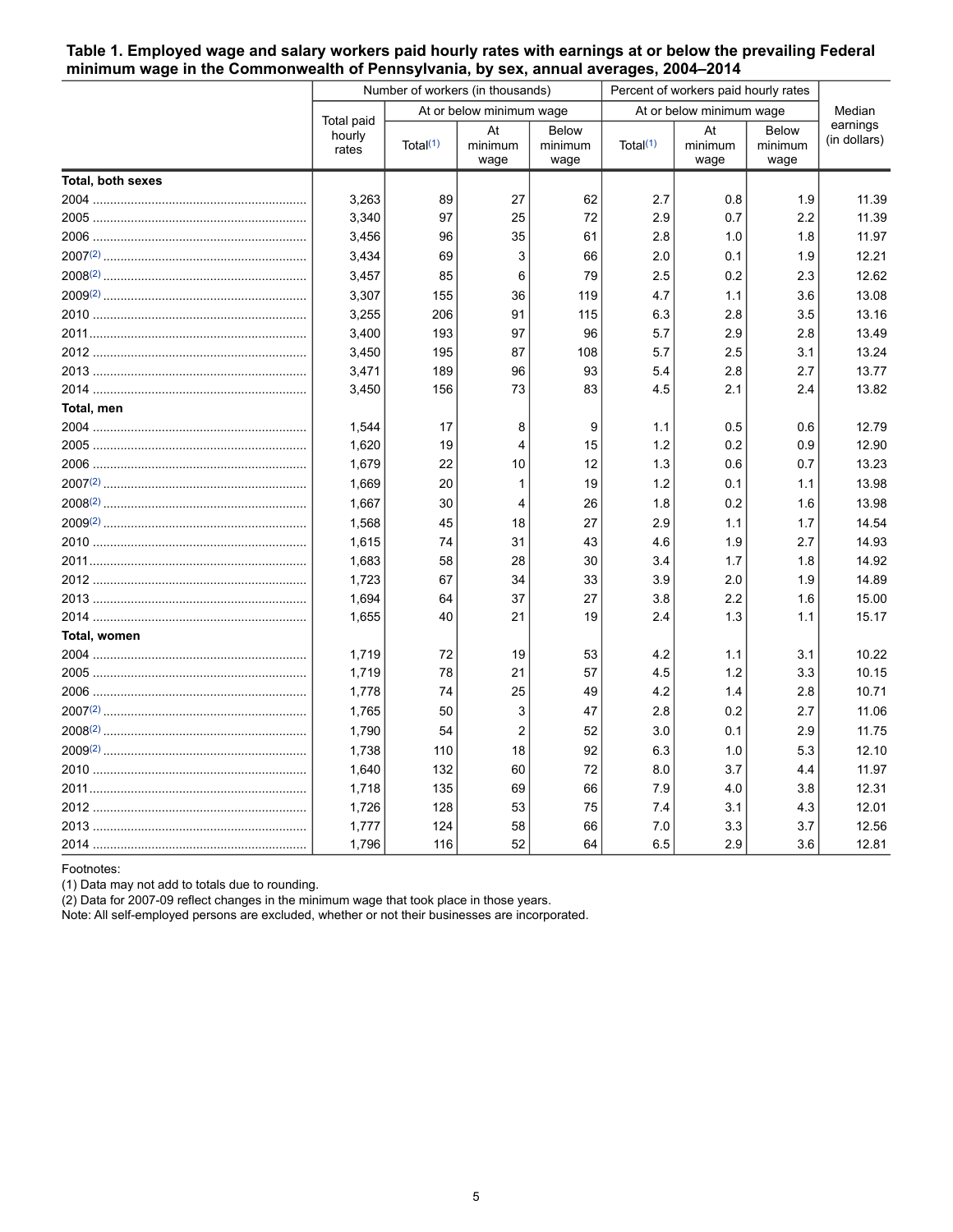|                           |                         |                | Number of workers (in thousands) |                                 | Percent distribution    |       |                          |                          | Percentage of workers paid<br>hourly rates |                       |                                 |
|---------------------------|-------------------------|----------------|----------------------------------|---------------------------------|-------------------------|-------|--------------------------|--------------------------|--------------------------------------------|-----------------------|---------------------------------|
| State                     | Total                   |                | At or below minimum wage         |                                 | Total                   |       | At or below minimum wage |                          | At or below minimum wage                   |                       |                                 |
|                           | paid<br>hourly<br>rates | Total          | At<br>minimum<br>wage            | <b>Below</b><br>minimum<br>wage | paid<br>hourly<br>rates | Total | At<br>minimum<br>wage    | Below<br>minimum<br>wage | Total                                      | At<br>minimum<br>wage | <b>Below</b><br>minimum<br>wage |
| Total, 16 years and older | 77,207                  | 2,992          | 1,255                            | 1,737                           | 100.0                   | 100.0 | 100.0                    | 100.0                    | 3.9                                        | 1.6                   | 2.2                             |
|                           | 1,160                   | 57             | 30                               | 27                              | 1.5                     | 1.9   | 2.4                      | 1.6                      | 4.9                                        | 2.6                   | 2.3                             |
|                           | 206                     | 3              | 1                                | $\overline{2}$                  | 0.3                     | 0.1   | 0.1                      | 0.1                      | 1.5                                        | 0.5                   | 1.0                             |
|                           | 1,593                   | 43             | 8                                | 35                              | 2.1                     | 1.4   | 0.6                      | 2.0                      | 2.7                                        | 0.5                   | 2.2                             |
|                           | 724                     | 46             | 24                               | 22                              | 0.9                     | 1.5   | 1.9                      | 1.3                      | 6.4                                        | 3.3                   | 3.0                             |
|                           | 9,133                   | 108            | 45                               | 63                              | 11.8                    | 3.6   | 3.6                      | 3.6                      | 1.2                                        | 0.5                   | 0.7                             |
|                           | 1,219                   | 37             | 5                                | 32                              | 1.6                     | 1.2   | 0.4                      | 1.8                      | 3.0                                        | 0.4                   | 2.6                             |
| Connecticut               | 883                     | 19             | 2                                | 17                              | 1.1                     | 0.6   | 0.2                      | 1.0                      | 2.2                                        | 0.2                   | 1.9                             |
|                           | 223                     | 9              | 4                                | 5                               | 0.3                     | 0.3   | 0.3                      | 0.3                      | 4.0                                        | 1.8                   | 2.2                             |
| District of Columbia      | 106                     | 3              | 1                                | $\overline{2}$                  | 0.1                     | 0.1   | 0.1                      | 0.1                      | 2.8                                        | 0.9                   | 1.9                             |
|                           | 4,340                   | 183            | 40                               | 143                             | 5.6                     | 6.1   | 3.2                      | 8.2                      | 4.2                                        | 0.9                   | 3.3                             |
|                           | 2,150                   | 119            | 57                               | 62                              | 2.8                     | 4.0   | 4.5                      | 3.6                      | 5.5                                        | 2.7                   | 2.9                             |
|                           | 335                     | 17             | 12                               | 5                               | 0.4                     | 0.6   | 1.0                      | 0.3                      | 5.1                                        | 3.6                   | 1.5                             |
|                           | 412                     | 21             | 12                               | 9                               | 0.5                     | 0.7   | 1.0                      | 0.5                      | 5.1                                        | 2.9                   | 2.2                             |
|                           | 3,157                   | 115            | 31                               | 84                              | 4.1                     | 3.8   | 2.5                      | 4.8                      | 3.6                                        | 1.0                   | 2.7                             |
|                           | 1,846                   | 113            | 56                               | 57                              | 2.4                     | 3.8   | 4.5                      | 3.3                      | 6.1                                        | 3.0                   | 3.1                             |
|                           | 996                     | 50             | 24                               | 26                              | 1.3                     | 1.7   | 1.9                      | 1.5                      | 5.0                                        | 2.4                   | 2.6                             |
|                           | 814                     | 40             | 22                               | 18                              | 1.1                     | 1.3   | 1.8                      | 1.0                      | 4.9                                        | 2.7                   | 2.2                             |
|                           | 1,144                   | 56             | 26                               | 30                              | 1.5                     | 1.9   | 2.1                      | 1.7                      | 4.9                                        | 2.3                   | 2.6                             |
|                           | 1,087                   | 68             | 30                               | 38                              | 1.4                     | 2.3   | 2.4                      | 2.2                      | 6.3                                        | 2.8                   | 3.5                             |
|                           | 387                     | 12             | 3                                | 9                               | 0.5                     | 0.4   | 0.2                      | 0.5                      | 3.1                                        | 0.8                   | 2.3                             |
|                           | 1,311                   | 53             | 19                               | 34                              | 1.7                     | 1.8   | 1.5                      | 2.0                      | 4.0                                        | 1.4                   | 2.6                             |
| Massachusetts             | 1,657                   | 57             | 11                               | 46                              | 2.1                     | 1.9   | 0.9                      | 2.6                      | 3.4                                        | 0.7                   | 2.8                             |
|                           | 2,614                   | 99             | 23                               | 76                              | 3.4                     | 3.3   | 1.8                      | 4.4                      | 3.8                                        | 0.9                   | 2.9                             |
|                           | 1,524                   | 50             | 34                               | 16                              | 2.0                     | 1.7   | 2.7                      | 0.9                      | 3.3                                        | 2.2                   | 1.0                             |
|                           | 647                     | 40             | 24                               | 16                              | 0.8                     | 1.3   | 1.9                      | 0.9                      | 6.2                                        | 3.7                   | 2.5                             |
|                           | 1,552                   | 72             | 34                               | 38                              | 2.0                     | 2.4   | 2.7                      | 2.2                      | 4.6                                        | 2.2                   | 2.4                             |
|                           | 305                     | 7              | 4                                | 3                               | 0.4                     | 0.2   | 0.3                      | 0.2                      | 2.3                                        | 1.3                   | 1.0                             |
|                           | 547                     | 26             | 16                               | 10                              | 0.7                     | 0.9   | 1.3                      | 0.6                      | 4.8                                        | 2.9                   | 1.8                             |
|                           | 767                     | 20             | 9                                | 11                              | 1.0                     | 0.7   | 0.7                      | 0.6                      | 2.6                                        | 1.2                   | 1.4                             |
| New Hampshire             | 385                     | 15             | 6                                | 9                               | 0.5                     | 0.5   | 0.5                      | 0.5                      | 3.9                                        | 1.6                   | 2.3                             |
|                           | 1,928                   | 66             | 19                               | 47                              | 2.5                     | 2.2   | 1.5                      | 2.7                      | 3.4                                        | 1.0                   | 2.4                             |
| New Mexico                | 478                     | 15             | -1                               | 14                              | 0.6                     | 0.5   | 0.1                      | 0.8                      | 3.1                                        | 0.2                   | 2.9                             |
|                           | 3,898                   | 137            | 32                               | 105                             | 5.0                     | 4.6   | 2.5                      | 6.0                      | 3.5                                        | 0.8                   | 2.7                             |
| North Carolina            | 2,227                   | 113            | 68                               | 45                              | 2.9                     | 3.8   | 5.4                      | 2.6                      | 5.1                                        | 3.1                   | 2.0                             |
| North Dakota              | 228                     | $\overline{7}$ | 3                                | 4                               | 0.3                     | 0.2   | 0.2                      | 0.2                      | 3.1                                        | 1.3                   | 1.8                             |
|                           | 3,335                   | 113            | 18                               | 95                              | 4.3                     | 3.8   | 1.4                      | 5.5                      | 3.4                                        | 0.5                   | 2.8                             |
|                           | 900                     | 34             | 17                               | 17                              | 1.2                     | 1.1   | 1.4                      | 1.0                      | 3.8                                        | 1.9                   | 1.9                             |
|                           | 985                     | 10             | 3                                | $\overline{7}$                  | 1.3                     | 0.3   | 0.2                      | 0.4                      | 1.0                                        | 0.3                   | 0.7                             |
| Pennsylvania              | 3,450                   | 156            | 73                               | 83                              | 4.5                     | 5.2   | 5.8                      | 4.8                      | 4.5                                        | 2.1                   | 2.4                             |
| Rhode Island              | 275                     | 10             | 2                                | 8                               | 0.4                     | 0.3   | 0.2                      | 0.5                      | 3.6                                        | 0.7                   | 2.9                             |
| South Carolina            | 1,117                   | 50             | 30                               | 20                              | 1.4                     | 1.7   | 2.4                      | 1.2                      | 4.5                                        | 2.7                   | 1.8                             |
| South Dakota              | 247                     | 11             | 6                                | 5                               | 0.3                     | 0.4   | 0.5                      | 0.3                      | 4.5                                        | 2.4                   | 2.0                             |
|                           | 1,617                   | 110            | 65                               | 45                              | 2.1                     | 3.7   | 5.2                      | 2.6                      | 6.8                                        | 4.0                   | 2.8                             |
|                           | 6,354                   | 361            | 182                              | 179                             | 8.2                     | 12.1  | 14.5                     | 10.3                     | 5.7                                        | 2.9                   | 2.8                             |
|                           | 722                     | 28             | 14                               | 14                              | 0.9                     | 0.9   | 1.1                      | 0.8                      | 3.9                                        | 1.9                   | 1.9                             |
|                           | 181                     | 5              | 1                                | 4                               | 0.2                     | 0.2   | 0.1                      | 0.2                      | 2.8                                        | 0.6                   | 2.2                             |
|                           | 1,878                   | 90             | 36                               | 54                              | 2.4                     | 3.0   | 2.9                      | 3.1                      | 4.8                                        | 1.9                   | 2.9                             |

## <span id="page-5-0"></span>**Table 2. Wage and salary workers paid hourly rates with earnings at or below the prevailing federal minimum wage, by state, 2014 annual averages**